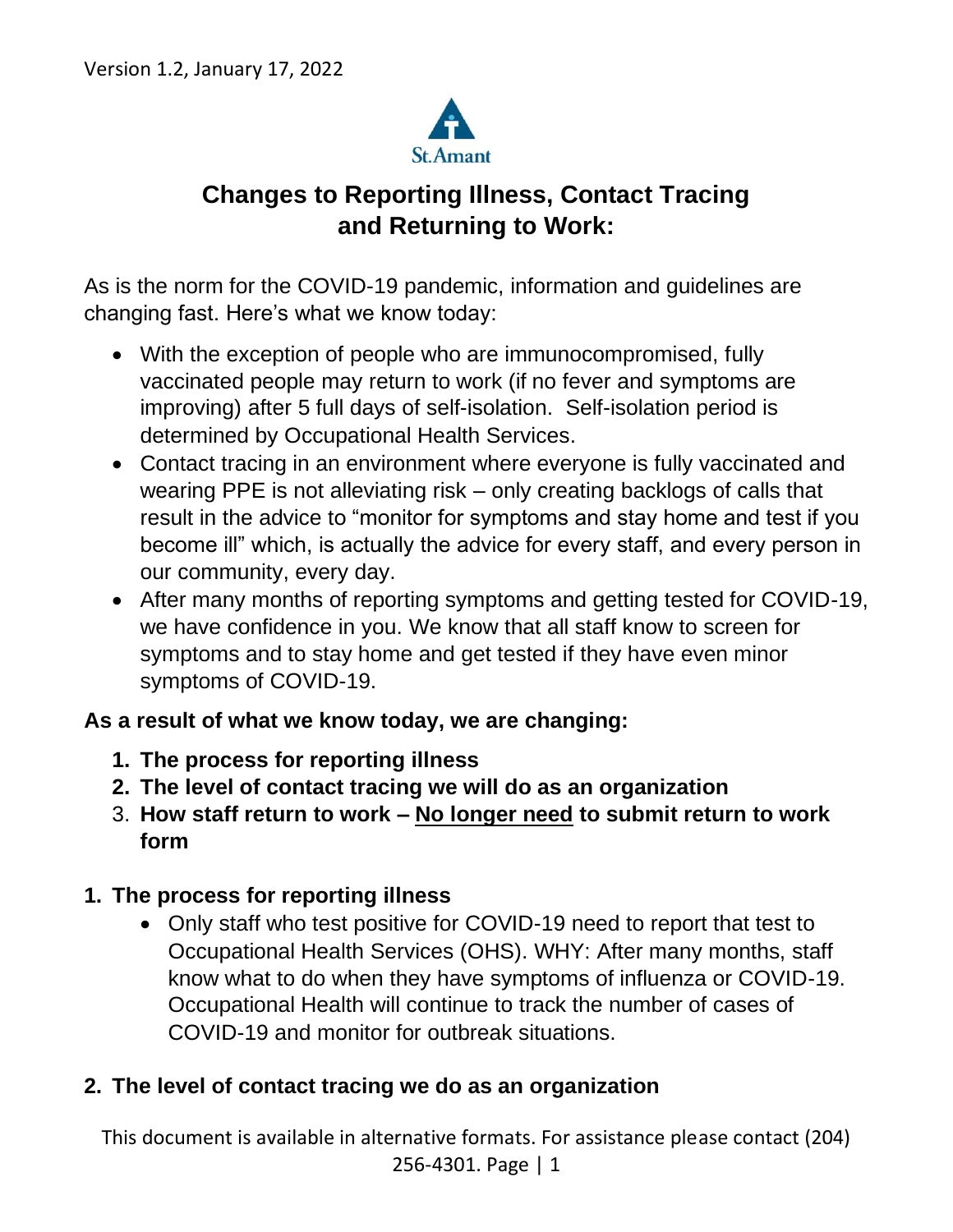• Occupational Health is no longer contact tracing. WHY: Because our entire workforce is fully vaccinated, there is NO circumstance where employees need to take different/additional action because of a workplace positive. The advice to all staff, every day, regardless of whether there is a COVID positive case or not is: monitor for symptoms, stay home if you are sick and get tested for COVID-19. Because community spread is much higher than spread in our workplace, everyone's risk of getting COVID-19 is greater outside of work. There is not a scenario where Occupational Health would give different advice.

# **3. How staff return to work**

• All staff who are off sick (whether with COVID-19 or NOT) will screen themselves to return to work, there is no longer a requirement to call Occupational Health for clearance to return and there is no longer a requirement to submit a return to work form. WHY: Given the new Public Health guidelines for staff (who wear PPE) to return to work, we know that staff can use the screening tool and make the best decision about their readiness to return to work.

As mentioned above – this is what we know today. These decisions are based on the information that we have today and we want all staff to be prepared for further changes – the only thing we know for certain in this pandemic is that things will change.

Below, you will find:

- The detailed process for self-screening, reporting illness and screening to return to work.
- The screening tool.
- A Frequently Asked Questions document that outlines many questions that Occupational Health receives every day – to help you make good, informed decisions.

# **Your manager is your best contact for questions.**

# **Process for Screening, Reporting Illness and Return to Work:**

You have symptoms of Influenza Like illness (ILI) and/or COVID-19: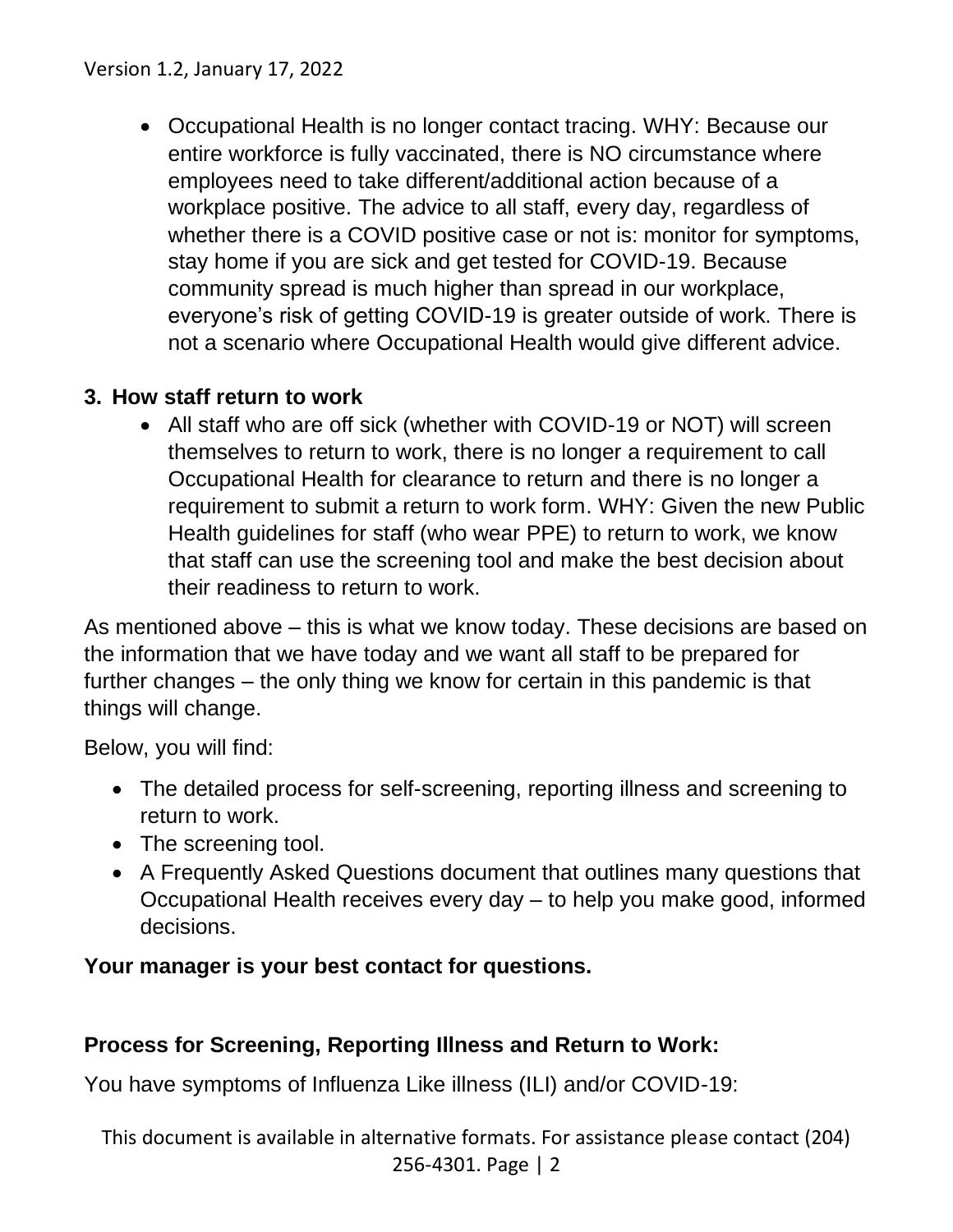- 1. Immediately self-isolate.
	- a. If symptoms develop while at work, notify your direct supervisor and leave immediately (your direct supervisor may be able to provide you with a rapid test kit).
	- b. If at home, get tested for COVID-19 and isolate. (You may wish to contact the health-care workers COVID-19 test site for testing - *book online for appointments at 604 St. Mary's between 9am and noon.)*
- 2. Use your regular sick-call process (scheduling, sick line or supervisors) to notify of your absence for next scheduled shift(s).
- 3. If you receive **negative** results for 2 rapid tests, 48 hours apart or a negative PCR test, use the [screening tool](#page-3-0) to assess readiness to return to work.
	- a. If ready to return, please report for next scheduled shift.
	- b. If not ready to return, continue to notify using your regular sick-call process (scheduling, sick line or supervisor).
	- c. If symptoms persist longer than 7 days contact your family medical provider and notify supervisor.
- 4. If you receive **positive** results on PCR test or rapid test:
	- a. Continue to self-isolate.
	- b. Contact Occupational Health at 204.256.4301, ext. 2407 to advise of positive result.
	- c. Using your regular sick-call process (scheduling, sick line or supervisor) notify for absence from all shifts scheduled for the period of self-isolation identified by Occupational Health.
- 5. Upon completion of self-isolation, assess readiness to return to work using the [screening tool.](#page-3-0)
	- a. If ready to return, notify St.Amant using your regular sick-call process (scheduling, sick line or supervisor) and report for next scheduled shift.
	- b. If the period of self-isolation provided by Occupational Health was less than 10 days you MUST maintain strict adherence to PPE and physical distancing at all times, perform meticulous and frequent hand hygiene, and take all breaks separately from co-workers until 10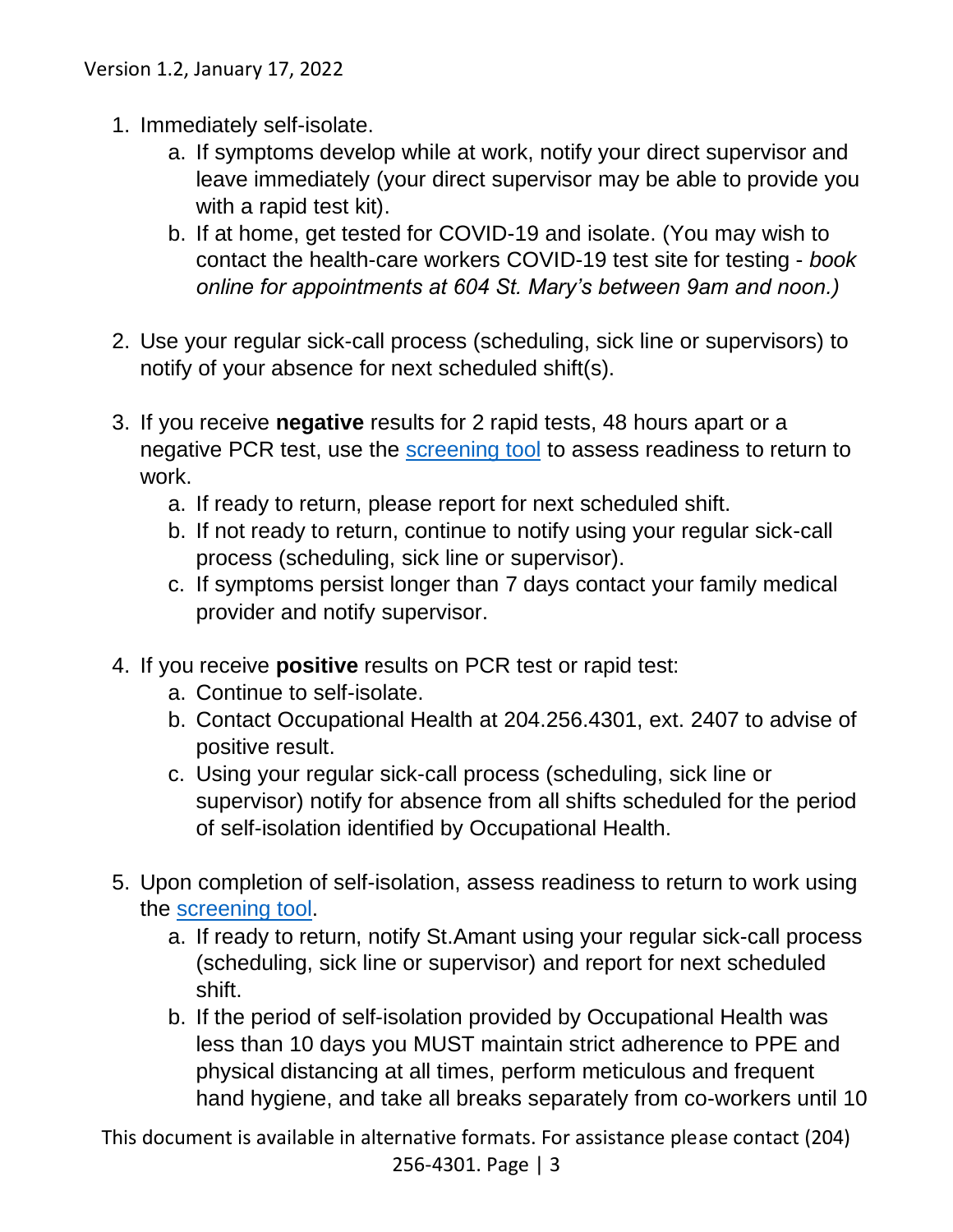days after your day one isolation period as determined by Occupational Health.

- <span id="page-3-0"></span>c. If not ready to return, notify using your regular sick-call process (scheduling, sick line or supervisor) and continue to self-isolate.
	- i. Continue to assess readiness to return each day.
	- ii. If not ready to return after 10 full days of self-isolation, please contact your family medical provider.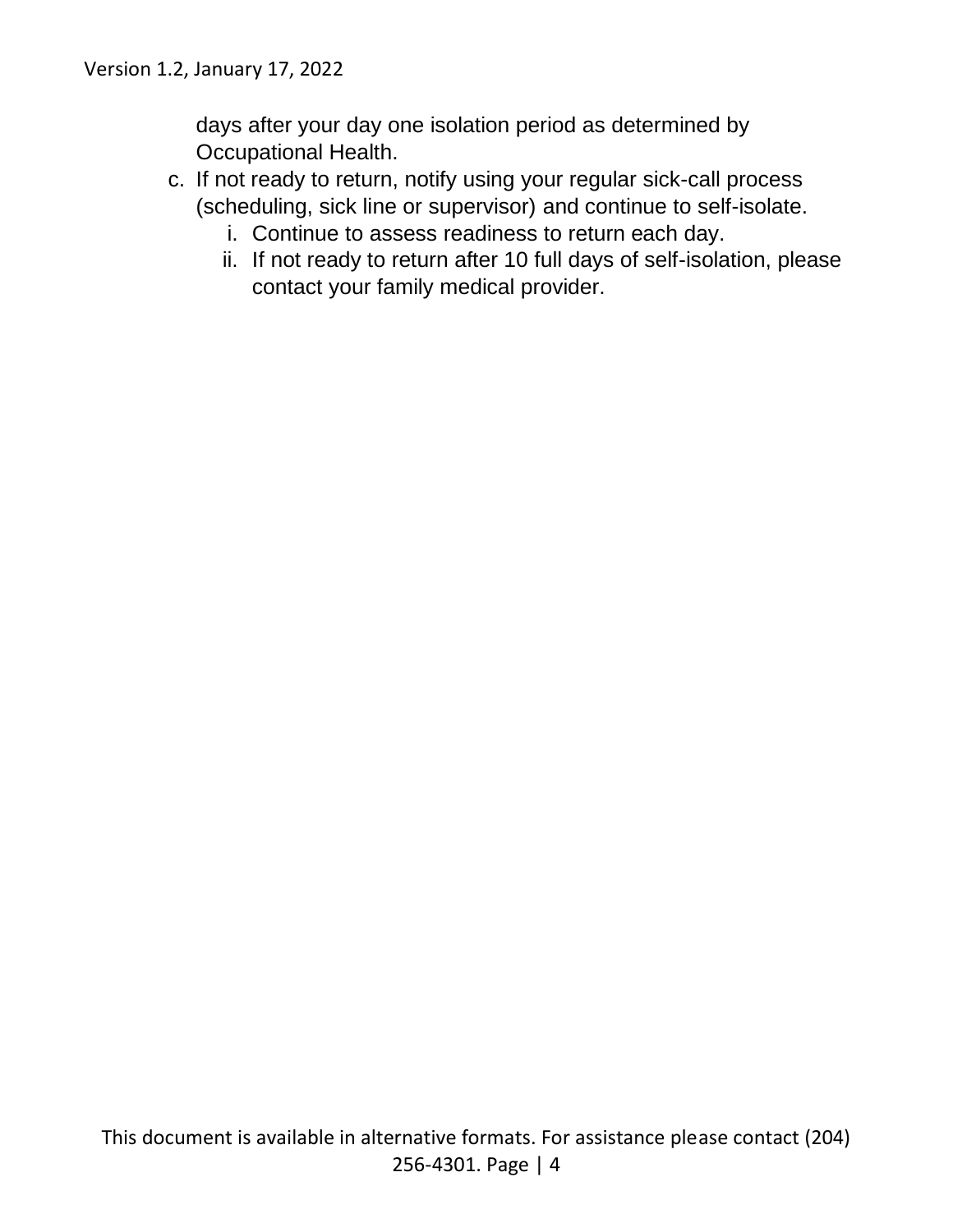# **COVID-19 Employee Self-Screening Tool for Return to Work (this form does not need to be submitted – it is for employee use only)**

#### **A. For employees who tested NEGATIVE and screening to return to work after experiencing COVID related symptoms:**

| 1.                                                                               | Have you tested NEGATIVE for Covid-19 with one<br>of the following:<br>One (1) negative test from a provincial (public) testing site;<br>One (1) negative test performed at a health facility testing<br>location (HSC, St. B, Grace Hospital, CancerCare Manitoba<br>MacCharles); OR<br>Two (2) negative self-administered rapid COVID-19 tests,<br>$\bullet$<br>with negative results received 48 hours apart. The date and<br>time of the tests must be recorded. | Yes | <b>No</b><br>* test using one<br>of the testing<br>options.<br>Cannot RTW.                  |  |
|----------------------------------------------------------------------------------|----------------------------------------------------------------------------------------------------------------------------------------------------------------------------------------------------------------------------------------------------------------------------------------------------------------------------------------------------------------------------------------------------------------------------------------------------------------------|-----|---------------------------------------------------------------------------------------------|--|
| 2.                                                                               | Are your symptoms of illness mild and improving?                                                                                                                                                                                                                                                                                                                                                                                                                     | Yes | <b>No</b><br>*if new or<br>worsening<br>symptoms $-$<br>repeat testing.<br>Cannot RTW.      |  |
| 3.                                                                               | Have you been without fever for more than 24<br>hours without taking fever lowering medication (e.g.<br>Tylenol, cough/cold medication)?                                                                                                                                                                                                                                                                                                                             | Yes | <b>No</b><br>*stay home<br>until without<br>fever for more<br>than 24 hours.<br>Cannot RTW. |  |
| 4.                                                                               | Are you feeling well enough to work?                                                                                                                                                                                                                                                                                                                                                                                                                                 | Yes | <b>No</b><br>*manage as<br>per regular<br>sickness<br>process                               |  |
| If you have responded YES to all questions - you are clear to<br>return to work. |                                                                                                                                                                                                                                                                                                                                                                                                                                                                      |     |                                                                                             |  |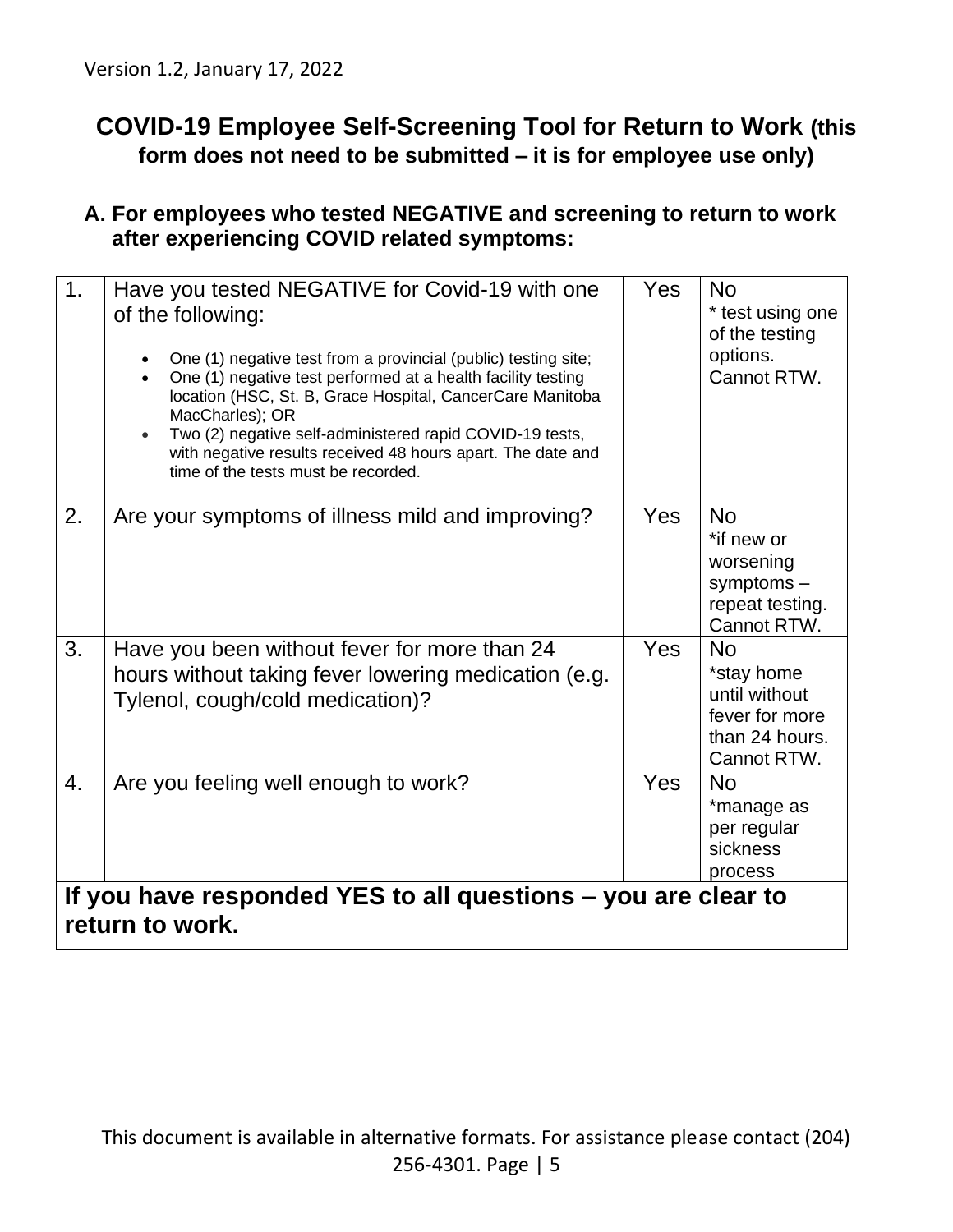# **B. For employees who tested COVID POSITIVE and screening to return to work:**

| 1 <sub>1</sub>                                                                   | Have you completed your self-isolation period as<br>determined by Occupational Health?                                                   | <b>Yes</b> | <b>No</b><br>*complete self-<br>isolation period<br>before<br>screening to<br>RTW. Cannot<br>RTW. |  |
|----------------------------------------------------------------------------------|------------------------------------------------------------------------------------------------------------------------------------------|------------|---------------------------------------------------------------------------------------------------|--|
| 2.                                                                               | Are your symptoms of illness mild and improving?                                                                                         | <b>Yes</b> | <b>No</b><br>*Rescreen<br>when<br>symptoms are<br>mild and<br>improving.<br>Cannot RTW.           |  |
| 3.                                                                               | Have you been without fever for more than 24<br>hours without taking fever lowering medication (e.g.<br>Tylenol, cough/cold medication)? | <b>Yes</b> | <b>No</b><br>*stay home<br>until without<br>fever for more<br>than 24 hours.<br>Cannot RTW.       |  |
| 4.                                                                               | Are you feeling well enough to work?                                                                                                     | Yes        | <b>No</b><br>*manage as<br>per regular<br>sickness<br>process                                     |  |
| If you have responded YES to all questions – you are clear to<br>return to work. |                                                                                                                                          |            |                                                                                                   |  |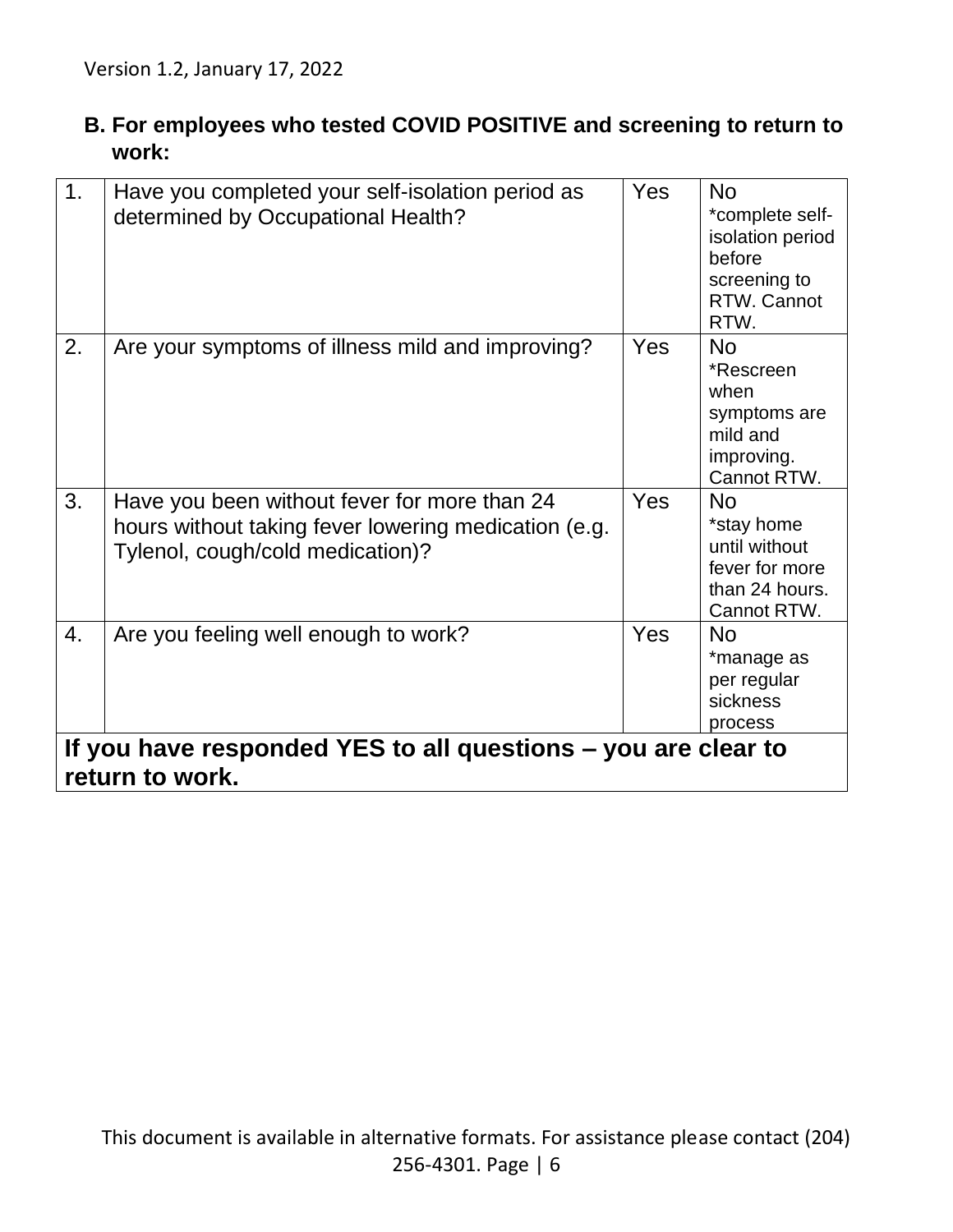# **FAQ and Scenarios to help Guide Staff and Managers**

## **My Manager is calling me to return to work – I haven't received my test results and I'm still symptomatic.**

You are not able to return to work until test results are known and you complete the self-screen.

## **I have two negative COVID test results, do I need to call Occupational Health or my Manager?**

It is not necessary for Occupational Health or your Manager to clear you to return to work. You can use the self-screening tool and screen yourself back in to work.

#### **I developed symptoms of illness, do I need to wait for the nurse to call me back or can I go for testing now?**

You no longer need to call Occupational Health if you are symptomatic. Go for testing and report **only a positive** test result to Occupational Health.

#### **I'm done my self-isolation period but still have mild symptoms, can I return to work?**

Yes, you are able to return to work if your symptoms are mild/improving and you have not had a fever for 24 hours.

#### **I am done self-isolating, do I need a negative test result to return to work?**

We do not require a negative test to return to work – use the screening tool to assess readiness to return to work.

# **How will I know if I was a close contact at the work place?**

St.Amant will no longer be contact tracing. As all employees are fully vaccinated and wearing PPE, the only recommendation is the same as the daily requirement to self-monitor for symptoms, stay home if you become ill and get tested.

## **I feel at risk not knowing if I've been in contact with someone who is COVID-19 positive at work.**

The reality is that the spread of COVID-19 in the community is greater than in the workforce where everyone is wearing PPE. There is no change in behaviour required for staff if there is a COVID case in the workplace. Occupational Health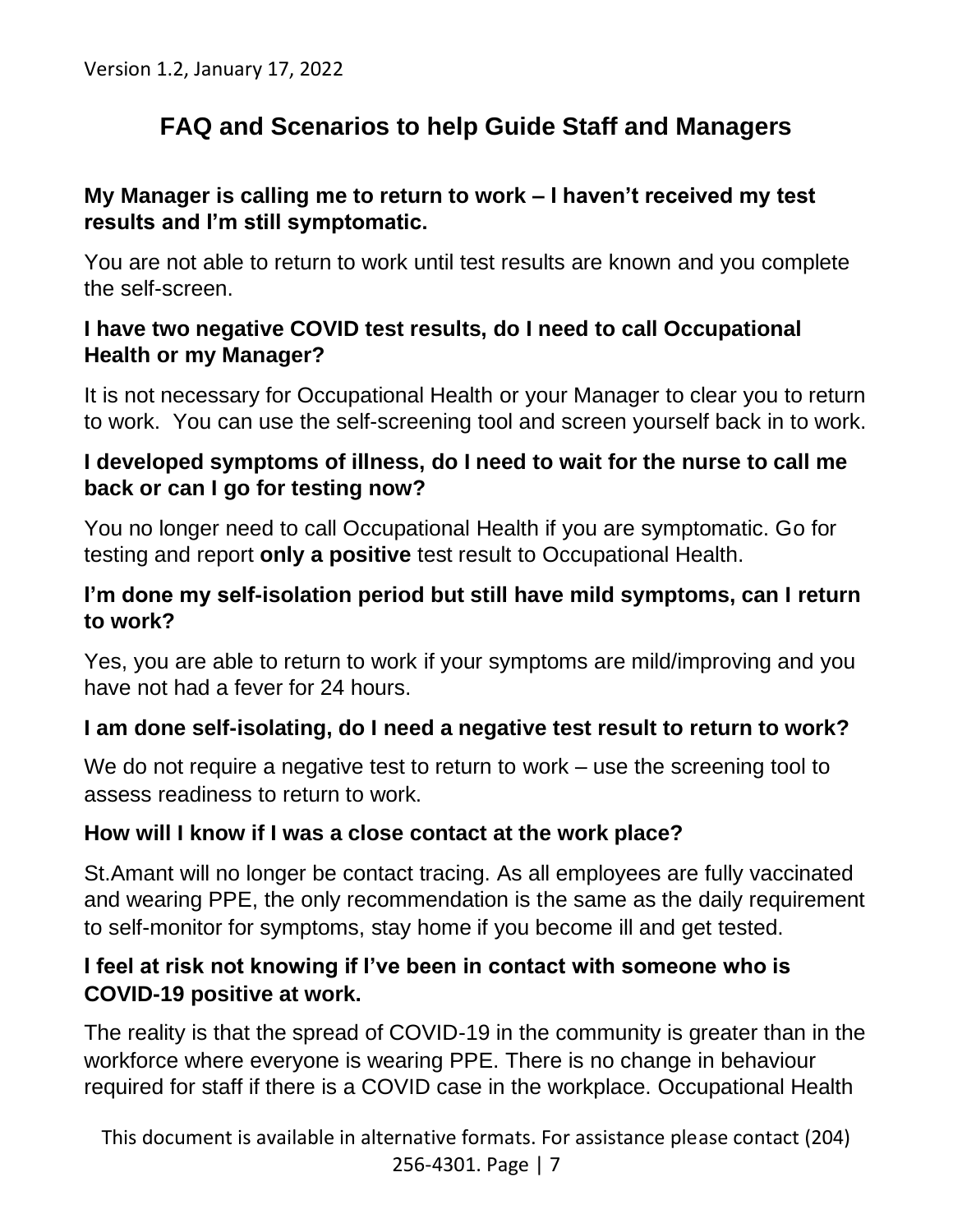Version 1.2, January 17, 2022

advice will be to continue working, monitor for symptoms and isolate/get tested if you become sick.

#### **Should I have a booster/vaccine even though I just tested positive/had COVID-19?**

Yes, currently Shared Health is recommending that you get our booster one month after you became infected. You can book your appointment with Occupational Health or through any other clinic opportunities in community (RBC Centre, Pharmacy, etc.).

#### **Do I need to use my sick time for isolation?**

Please connect with your supervisor for further discussion. We have some [general guidance on COVID related leaves](https://my.stamant.ca/appdata/pages_text_component/images/Covid%20Related%20Time%20Away%20From%20Work%20Dec%2024.pdf) on the intranet.

#### **I am returning from international travel. Can I return to work without isolating?**

All staff returning from international travel still need to be screened through Occupational Health before returning to work.

#### **I am returning from inter-provincial travel. Can I return to work without isolating?**

Staff returning from inter-provincial travel do not need to be screened through Occupational Health before returning to work. There are no Public Health restrictions related to inter-provincial travel though it is discouraged.

#### **I had close contact with someone who is COVID-19 positive who does not live in my home and I don't have symptoms.**

As long as you are not symptomatic you can come to work. If you become symptomatic, stay home and get tested.

#### **A member of my household is COVID-19 positive. I am able to isolate away from them in the home and I don't have symptoms. Can I come to work?**

Yes. Please continue to isolate from the household member and connect with your manager. If you become symptomatic, stay home and get tested. For **health-care workers** only: Fully vaccinated, asymptomatic health-care workers who are living in the same household as a COVID-19 positive individual